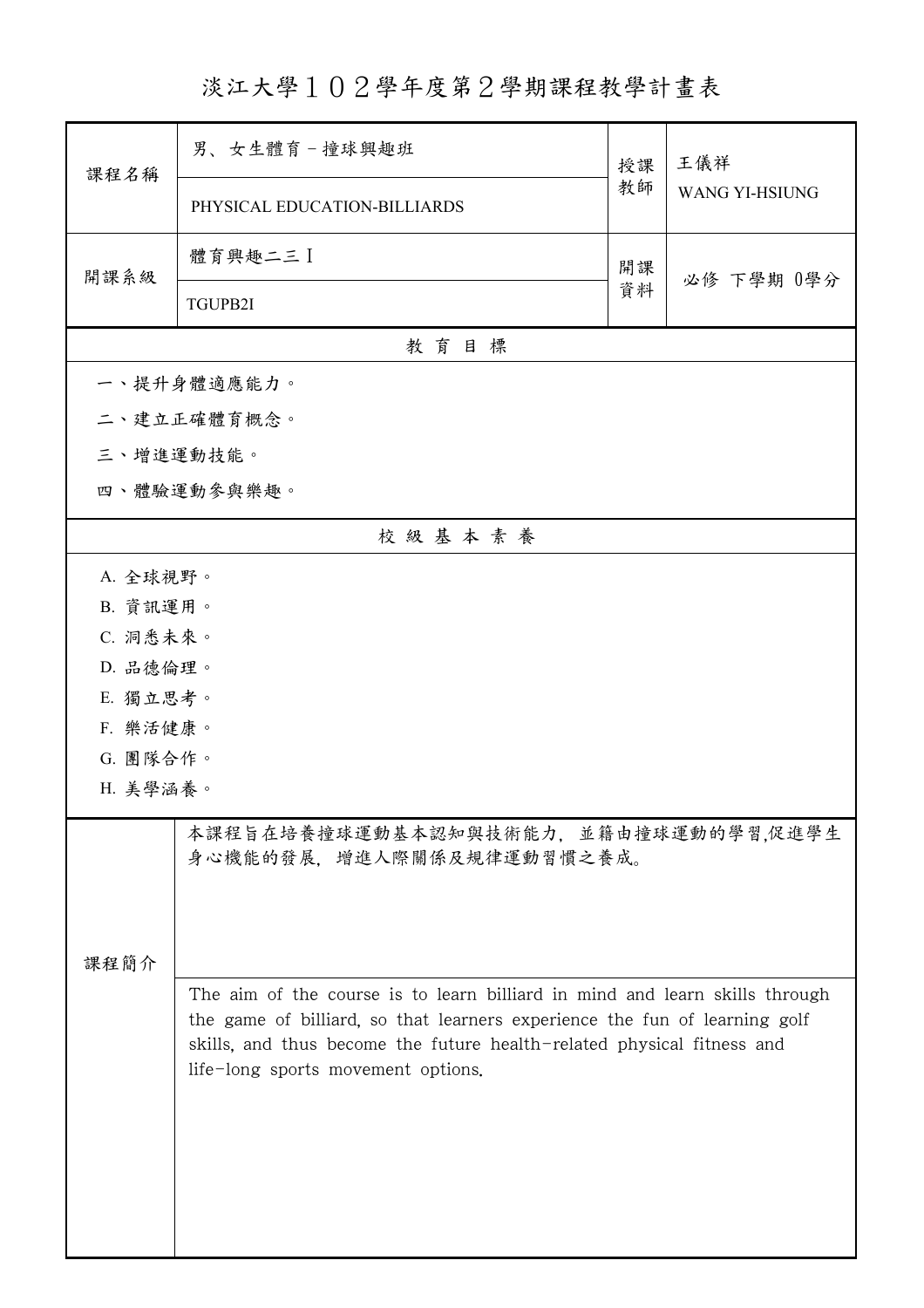本課程教學目標與目標層級、校級基本素養相關性 一、目標層級(選填): (一)「認知」(Cognitive 簡稱C)領域:C1 記憶、C2 瞭解、C3 應用、C4 分析、 C5 評鑑、C6 創造 (二)「技能」(Psychomotor 簡稱P)領域:P1 模仿、P2 機械反應、P3 獨立操作、 P4 聯結操作、P5 自動化、P6 創作

 (三)「情意」(Affective 簡稱A)領域:A1 接受、A2 反應、A3 重視、A4 組織、 A5 內化、A6 實踐

二、教學目標與「目標層級」、「校級基本素養」之相關性:

 (一)請先將課程教學目標分別對應前述之「認知」、「技能」與「情意」的各目標層級, 惟單項教學目標僅能對應C、P、A其中一項。

 (二)若對應「目標層級」有1~6之多項時,僅填列最高層級即可(例如:認知「目標層級」 對應為C3、C5、C6項時,只需填列C6即可,技能與情意目標層級亦同)。

 (三)再依據所訂各項教學目標分別對應其「校級基本素養」。單項教學目標若對應 「校級基本素養」有多項時,則可填列多項「校級基本素養」。 (例如:「校級基本素養」可對應A、AD、BEF時,則均填列。)

| 序              |                                   |                                                                                                                                                    | 相關性            |        |  |
|----------------|-----------------------------------|----------------------------------------------------------------------------------------------------------------------------------------------------|----------------|--------|--|
| 號              | 教學目標(中文)<br>教學目標(英文)              |                                                                                                                                                    | 目標層級           | 校級基本素養 |  |
|                | 1 1.瞭解撞球運動的各種擊球技術。                | 1. Demonstrating to understand<br>the various of techniques of<br>billiard.                                                                        | C <sub>2</sub> | EF     |  |
|                | 2 2.展現並提升正確的撞球基本技<br>巧、擊球技術及競賽能力。 | 2. Demonstrating correctly the<br>basic technical, alliance<br>technical and competition<br>capacity of billiard, and the<br>ability of competing. | <b>P3</b>      | EF     |  |
| $\mathcal{E}$  | 3.瞭解撞球比賽規則及戰術運用。                  | 3.Demonstrating to understand<br>the rules and strategies of<br>billiard.                                                                          | <b>P4</b>      | EF     |  |
|                | 4 4.培養球場禮儀與運動風度                   | 4. Application of the billiard<br>competition rules and the<br>scoring methods.                                                                    | <b>P4</b>      | DE     |  |
|                | 5 5.能欣賞撞球比賽, 觀摩他人表現               | 5. Watch the billiard contest<br>and observe other people's<br>technical actions performance.                                                      | A <sub>5</sub> | FH.    |  |
|                | 6 6.能與人互動練習, 建立團隊默契<br>與規範        | 6. Being able to interact with<br>people and establish group<br>norms, follow the rules and<br>regulations.                                        | A6             | DF     |  |
| 教學目標之教學方法與評量方法 |                                   |                                                                                                                                                    |                |        |  |
| 序<br>號         | 教學目標                              | 教學方法                                                                                                                                               |                | 評量方法   |  |
| $\mathbf{1}$   | 1.瞭解撞球運動的各種擊球技術。                  | 講述、賞析、實作                                                                                                                                           | 實作、上課表現        |        |  |
|                | 2 2.展現並提升正確的撞球基本技<br>巧、擊球技術及競賽能力。 | 講述、賞析、實作                                                                                                                                           | 實作、上課表現        |        |  |
|                | 3 3.瞭解撞球比賽規則及戰術運用。                | 講述、賞析、實作                                                                                                                                           | 實作、上課表現        |        |  |
|                | 4 4.培養球場禮儀與運動風度                   | 講述、實作                                                                                                                                              | 實作、上課表現        |        |  |
|                |                                   |                                                                                                                                                    |                |        |  |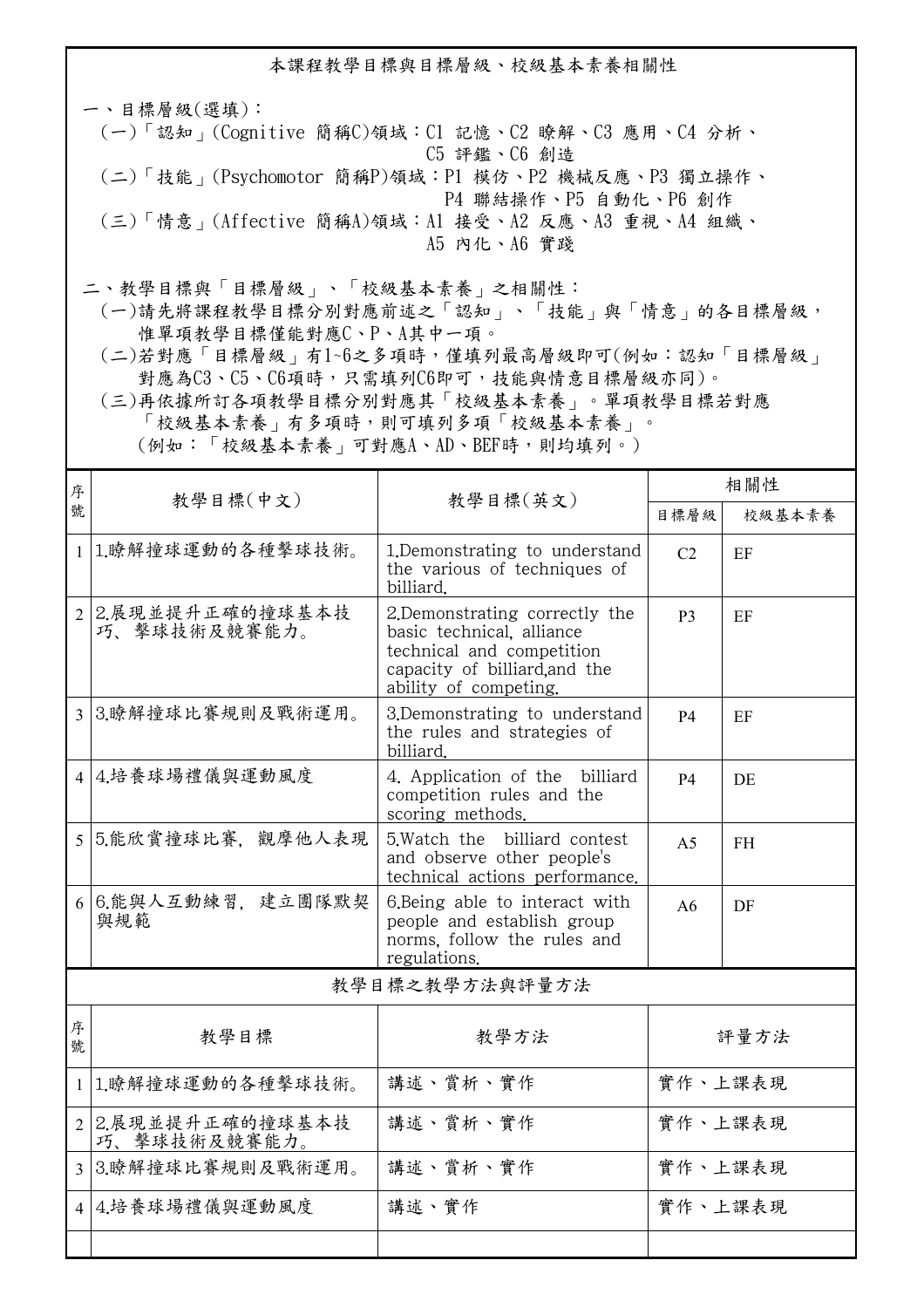| 5              |                            | 5.能欣賞撞球比賽, 觀摩他人表現<br>講述、賞析、實作                                                      | 實作、上課表現 |  |  |  |
|----------------|----------------------------|------------------------------------------------------------------------------------|---------|--|--|--|
| 6              | 與規範                        | 講述、賞析、實作<br>6.能與人互動練習, 建立團隊默契                                                      | 實作、上課表現 |  |  |  |
|                | 授課進度表                      |                                                                                    |         |  |  |  |
| 週<br>次         | 日期起訖                       | 內 容 (Subject/Topics)                                                               | 備註      |  |  |  |
| 1              | $103/02/17$ ~<br>103/02/23 | 1.說明上課方式2.介紹撞球器材與設施                                                                | 校內教室    |  |  |  |
| $\overline{2}$ | $103/02/24$ ~<br>103/03/02 | 1.基本動作練習(站姿、握桿、出桿)                                                                 |         |  |  |  |
| 3              | $103/03/03$ ~<br>103/03/09 | 1.母球正中撞點之擊球練習                                                                      |         |  |  |  |
| 4              | $103/03/10$ ~<br>103/03/16 | 1.定桿、推桿、拉桿等不同角度擊球練習                                                                |         |  |  |  |
| 5              | $103/03/17$ ~<br>103/03/23 | 1.定桿、推桿、拉桿等不同角度擊球練習                                                                |         |  |  |  |
| 6              | $103/03/24$ ~<br>103/03/30 | 1.控制母球練習(擊球後母球進行的路線)                                                               |         |  |  |  |
| 7              | $103/03/31$ ~<br>103/04/06 | 1.控制母球練習(擊球後母球進行的路線)                                                               |         |  |  |  |
| 8              | $103/04/07$ ~<br>103/04/13 | 1.14-1號球比賽方法                                                                       |         |  |  |  |
| 9              | $103/04/14$ ~<br>103/04/20 | 2.綜合練習                                                                             |         |  |  |  |
| 10             | $103/04/21$ ~<br>103/04/27 | 期中考試週                                                                              |         |  |  |  |
| 11             | $103/04/28$ ~<br>103/05/04 | 1.控制母球練習:1.左塞擊球2.右塞擊球                                                              |         |  |  |  |
| 12             | $103/05/05$ ~<br>103/05/11 | 1.控制母球練習:1.左塞擊球2.右塞擊球                                                              |         |  |  |  |
| 13             | $103/05/12$ ~<br>103/05/18 | 1.控制母球練習:1.做球2.解球3.灌袋                                                              |         |  |  |  |
| 14             | $103/05/19$ ~<br>103/05/25 | 1.控制母球練習:1.做球2.解球3.灌袋                                                              |         |  |  |  |
| 15             | $103/05/26$ ~<br>103/06/01 | 1.說明9號球比賽方法2.綜合練習                                                                  |         |  |  |  |
| 16             | $103/06/02$ ~<br>103/06/08 | 1.期末測驗                                                                             |         |  |  |  |
| 17             | $103/06/09$ ~<br>103/06/15 | 1.期末測驗                                                                             |         |  |  |  |
| 18             | $103/06/16$ ~<br>103/06/22 | 期末考試週                                                                              |         |  |  |  |
| 修課應<br>注意事項    |                            | 1. 需穿著運動服裝及球鞋。<br>2. 請假請依學校規定辦理:<br>(1)曠課6節者, 予以扣考<br>(2)缺課總時數達該科授課時數1/3時學期成績以零分計算 |         |  |  |  |
|                |                            |                                                                                    |         |  |  |  |